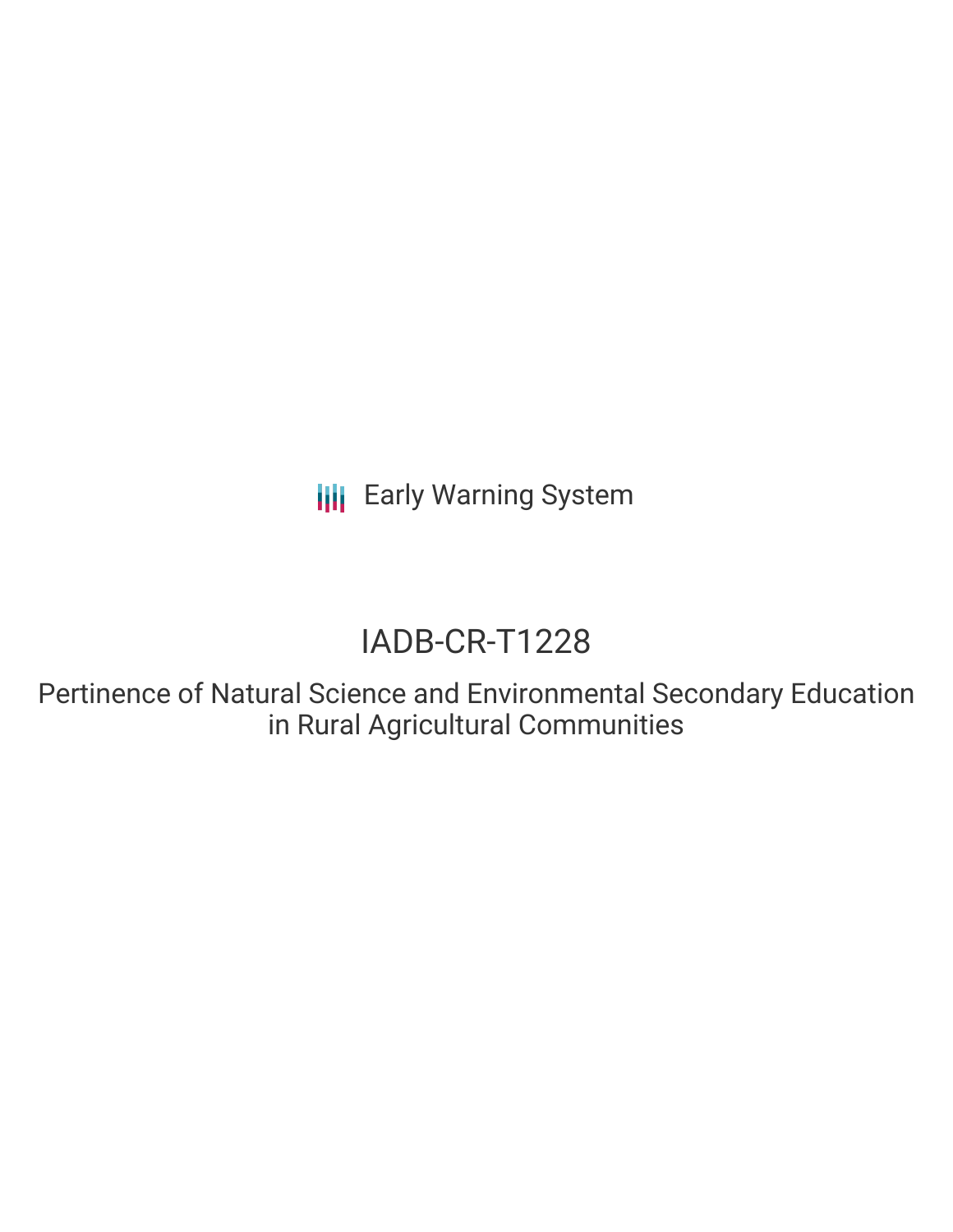



# Early Warning System Pertinence of Natural Science and Environmental Secondary Education in Rural Agricultural Communities

## **Quick Facts**

| <b>Countries</b>               | Costa Rica                                  |
|--------------------------------|---------------------------------------------|
| <b>Financial Institutions</b>  | Inter-American Development Bank (IADB)      |
| <b>Status</b>                  | Active                                      |
| <b>Bank Risk Rating</b>        | C                                           |
| <b>Borrower</b>                | Government of Costa Rica                    |
| <b>Sectors</b>                 | Education and Health, Technical Cooperation |
| <b>Investment Type(s)</b>      | Grant                                       |
| <b>Investment Amount (USD)</b> | \$1.20 million                              |
| <b>Project Cost (USD)</b>      | \$1.47 million                              |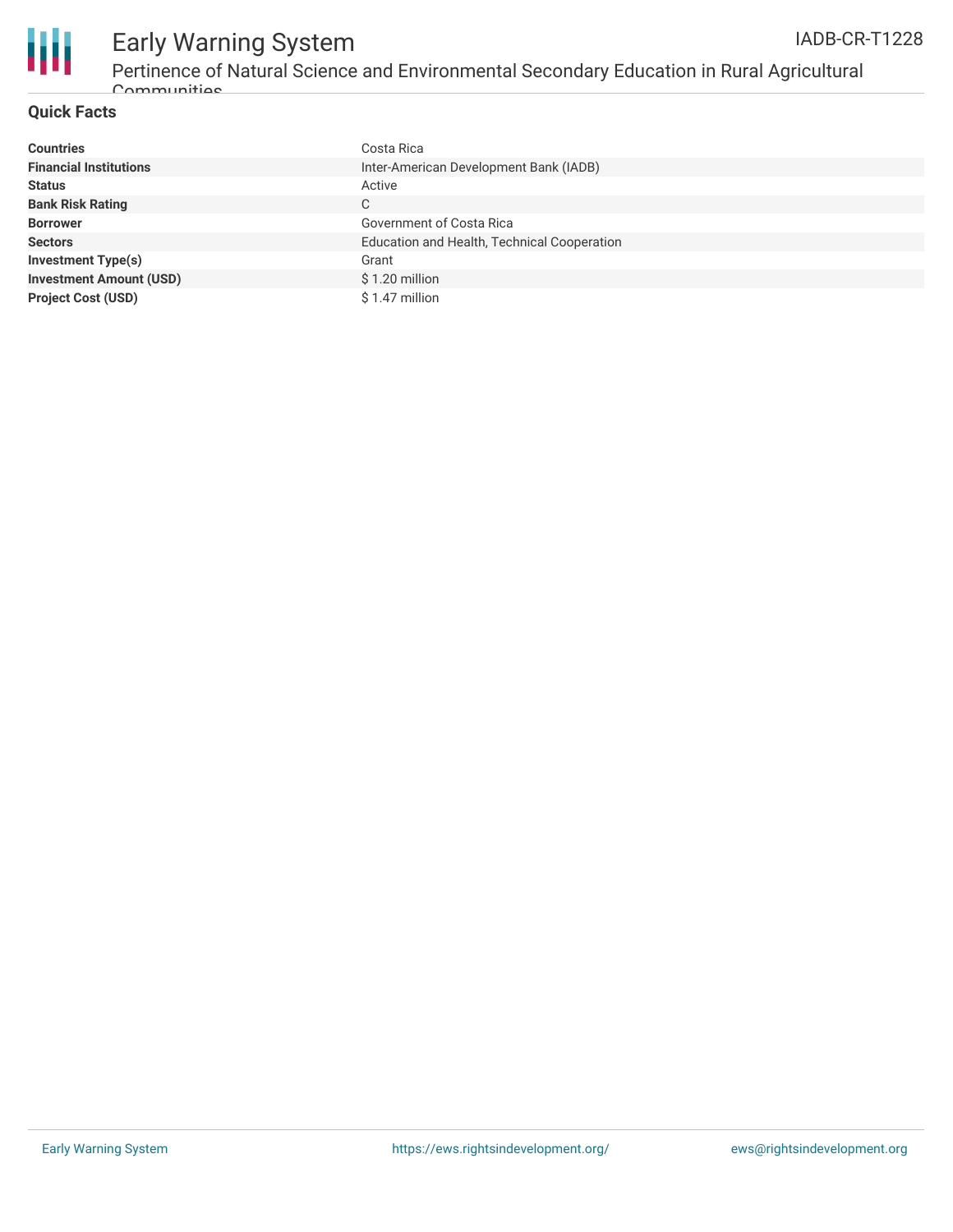

# **Project Description**

In response to the poverty trap that arises from the low relevance of the educational curriculum, which is expected to be further amplified due to the COVID-19 pandemic, the objective of the proposed project is to develop and test a model for pertinent natural science and environmental secondary education in rural agricultural areas. which can be delivered through a distance and face-to-face education.

The specific objectives are to: (i) develop a contextualized model for teaching and learning agricultural, biological and environmental sciences at secondary schools in areas where agriculture is an important source of livelihood; and (ii) rigorously pilot the model in Costa Rica. The pilot will be implemented in the provinces of Limon and Puntarenas, which have Costa Rica's highest levels of poverty (ENAHO 2017), and the highest level of employment in the agricultural sector (24.3 and 38.1%, respectively). Limon has the country's highest youth unemployment rate (8.7%) (Population Census, 2011).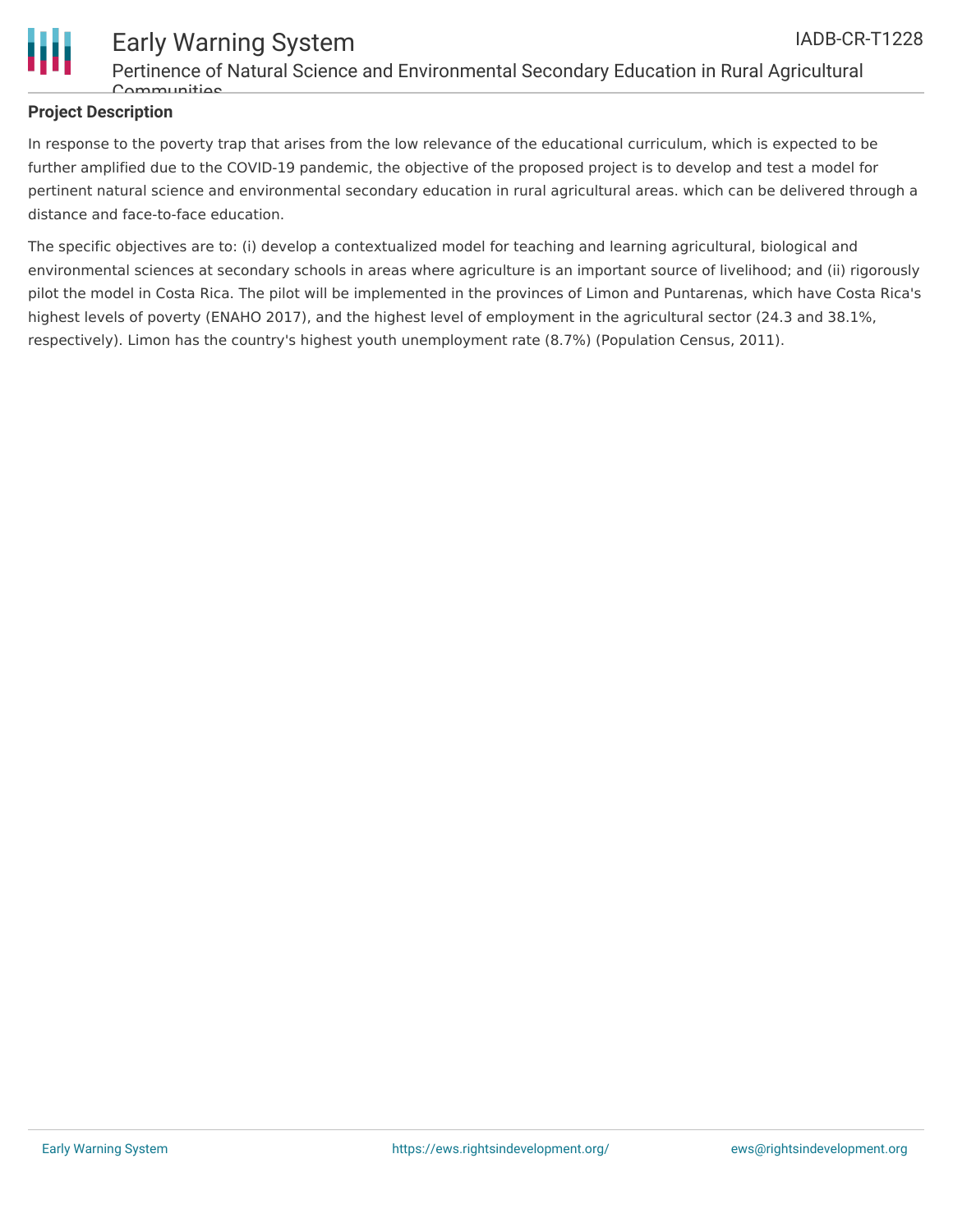

#### Early Warning System Pertinence of Natural Science and Environmental Secondary Education in Rural Agricultural Communities IADB-CR-T1228

## **Investment Description**

• Inter-American Development Bank (IADB)